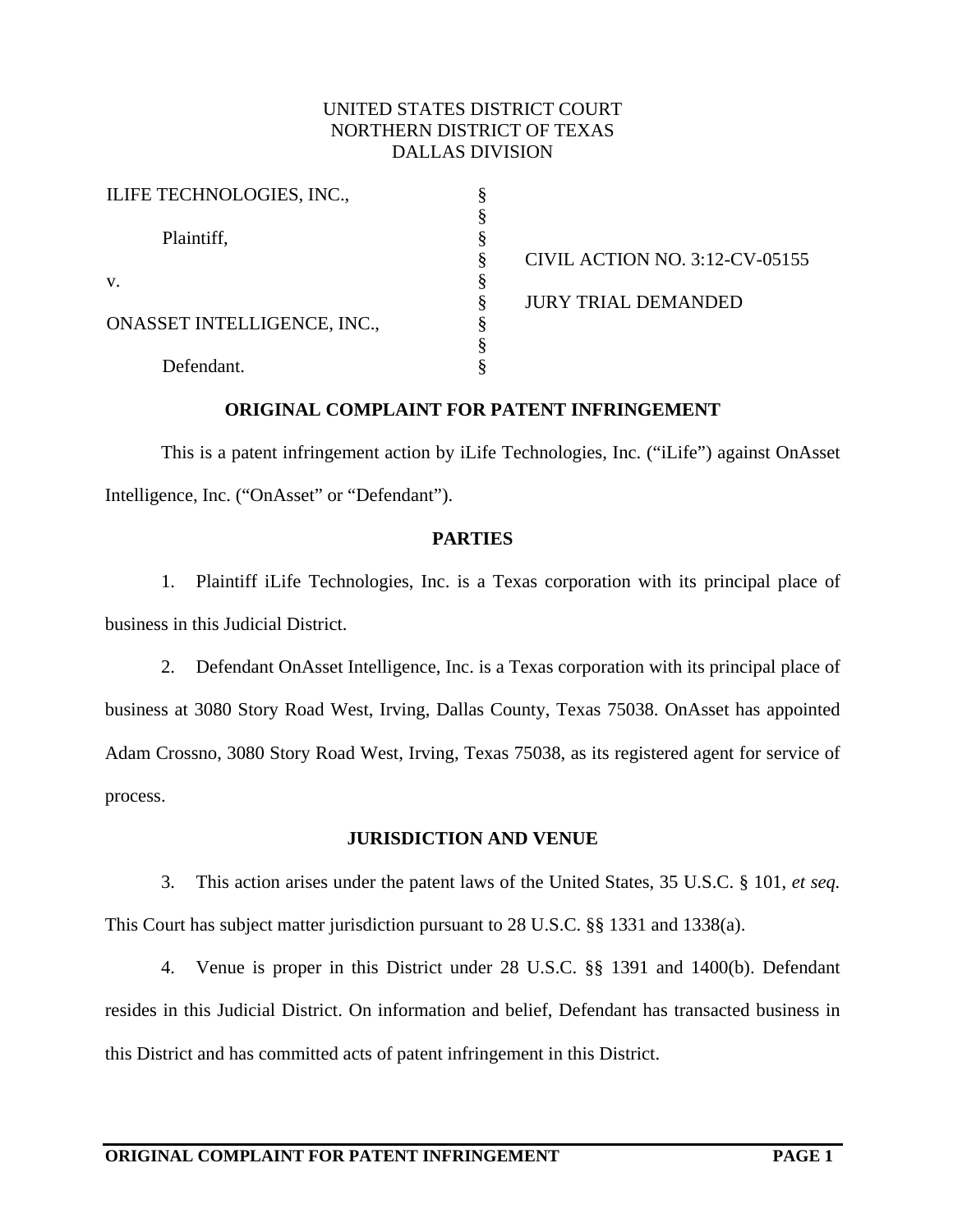5. This Court has personal jurisdiction over Defendant because, among other things, Defendant resides in this District, has committed acts of infringement in violation of 35 U.S.C. § 271 in this District, has placed infringing products into the stream of commerce, through established distribution channels, with the knowledge or understanding that such products are used and sold in this District. These acts cause injury to iLife within the District.

## **PATENTS IN SUIT**

6. iLife is the owner by assignment of all rights, title, and interest in and under the following United States Letters Patents and has standing to sue for the past, present, and future infringement of the following United States Letters Patents:

| <b>Patent</b>           | <b>Title</b>                                     | <b>Issue Date</b> | <b>Exhibit</b> |
|-------------------------|--------------------------------------------------|-------------------|----------------|
| U.S. Pat. No. 6,307,481 | "Systems for Evaluating Movement of a            | 10/23/2001        | Ex.1           |
| ("the '481 Patent")     | Body and Methods of Operating the Same"          |                   |                |
| U.S. Pat. No. 6,501,386 | "System Within a Communication Device            | 12/31/2002        | Ex.2           |
| ("the '386 Patent")     | for Evaluating Movement of a Body and            |                   |                |
|                         | Methods of Operating the Same"                   |                   |                |
| U.S. Pat. No. 6,661,347 | "System Within a Position Locator Device"        | 12/9/2003         | Ex.3           |
| ("the '347 Patent")     | for Evaluating Movement of a Body and            |                   |                |
|                         | Methods of Operating the Same"                   |                   |                |
| U.S. Pat. No. 6,703,939 | "System and Method for Detecting Motions"        | 03/09/2004        | Ex. 4          |
| ("the '939 Patent")     | of a Body"                                       |                   |                |
| U.S. Pat. No. 6,864,796 | and Method<br>Within<br>"System"<br><sub>a</sub> | 03/08/2005        | Ex. 5          |
| ("the '796 Patent")     | Communication Device for<br>Evaluating           |                   |                |
|                         | Movement of a Body and Methods of                |                   |                |
|                         | Operating the Same"                              |                   |                |
| U.S. Pat. No. 7,095,331 | "System and Method for Detecting Motion"         | 08/22/2006        | Ex. 6          |
| ("the '331 Patent")     | of a Body"                                       |                   |                |
| U.S. Pat. No. 7,145,461 | "System and Method for Analyzing Activity"       | 12/05/2006        | Ex. 7          |
| ("the '461 Patent")     | of a Body"                                       |                   |                |

7. The '481 Patent, '386 Patent, '347 Patent, '939 Patent, '796 Patent, '331 Patent

and '461 Patent are collectively referred to as the "Asserted Patents."

# **ACCUSED PRODUCTS**

8. Defendant makes, imports, offers for sale, sells, leases, or uses systems or methods

for detecting, evaluating, or analyzing movement of a body covered by one or more claims of the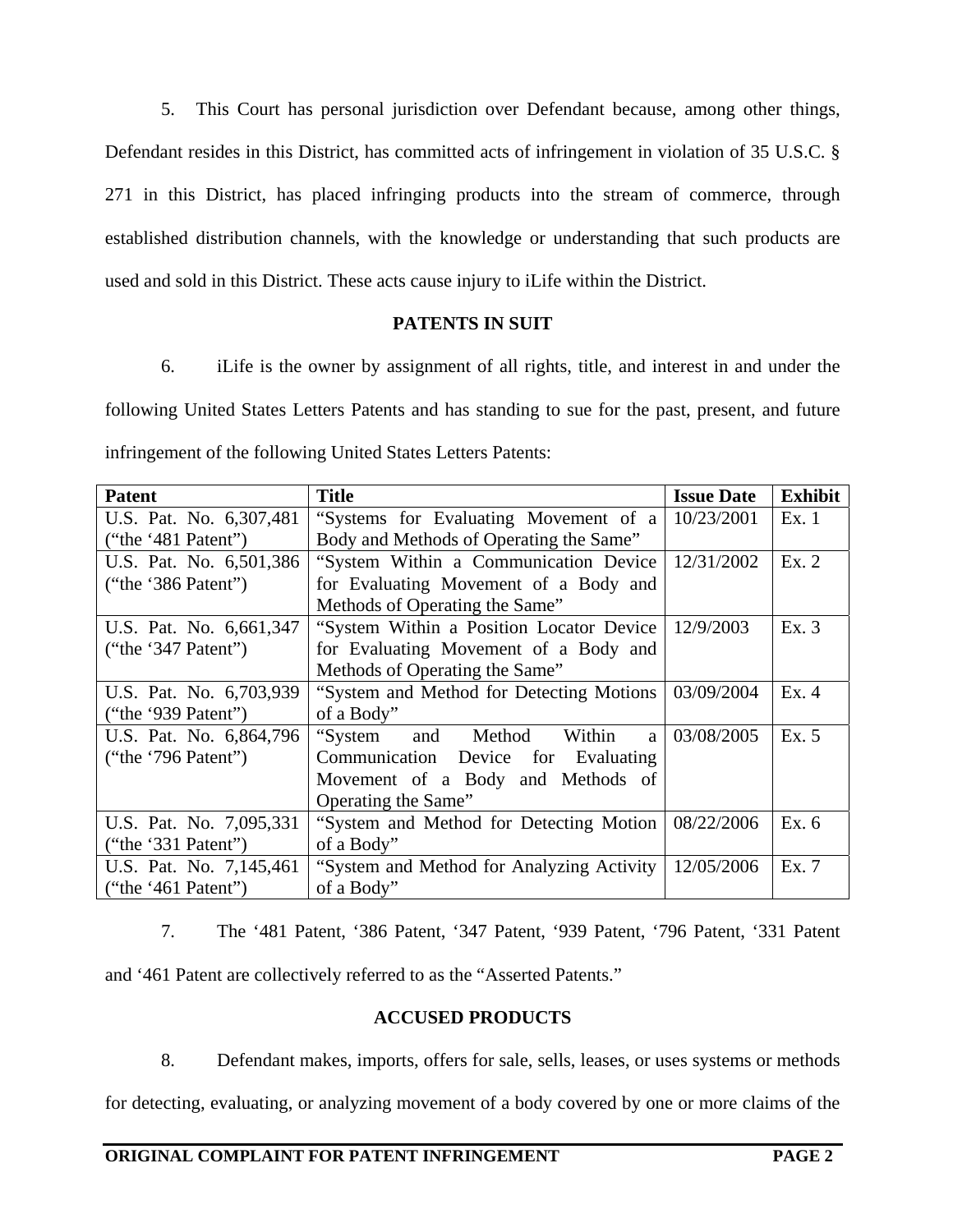Asserted Patents. Infringing systems or methods include, but are not limited to, tracking devices with cellular communication devices and tri-axial accelerometers for monitoring movement of a body relative to an environment, including the "Sentry 400" and "Sentry 400 FlightSafe" (the "Accused Products"), together with related monitoring Services ("Services"). The Services include providing an end user with an Accused Product and remotely monitoring movement of the Accused Product at a monitoring center. The Services include receipt, analysis, and response to signals from the Accused Products.

### **COUNT ONE PATENT INFRINGEMENT The '481 Patent**

9. iLife repeats and re-alleges the allegations in the foregoing paragraphs.

10. Defendant has been and is still directly infringing, and indirectly infringing by inducing or contributing to infringement of, one or more claims of the '481 Patent under 35 U.S.C. § 271(a) by making, importing, offering to sell, selling, leasing, or using the Accused Products or Services.

11. Defendant has been and is still directly infringing, and indirectly infringing by inducing or contributing to infringement of, one or more claims of the '481 Patent under 35 U.S.C. § 271(a) by directing and controlling, *inter alia*, the actions of end users of the Accused Products who, acting alone or in concert with others under a contract, individually or jointly infringe one or more method claims of the '481 Patent at the behest of the Defendant.

12. Defendant's infringement of the Asserted Patents has caused damage to iLife for which it is entitled to recover compensatory damages in an amount not yet determined.

13. On information and belief, Defendant's infringing conduct will continue unless enjoined by this Court, resulting in continuing harm and irreparable damage to iLife.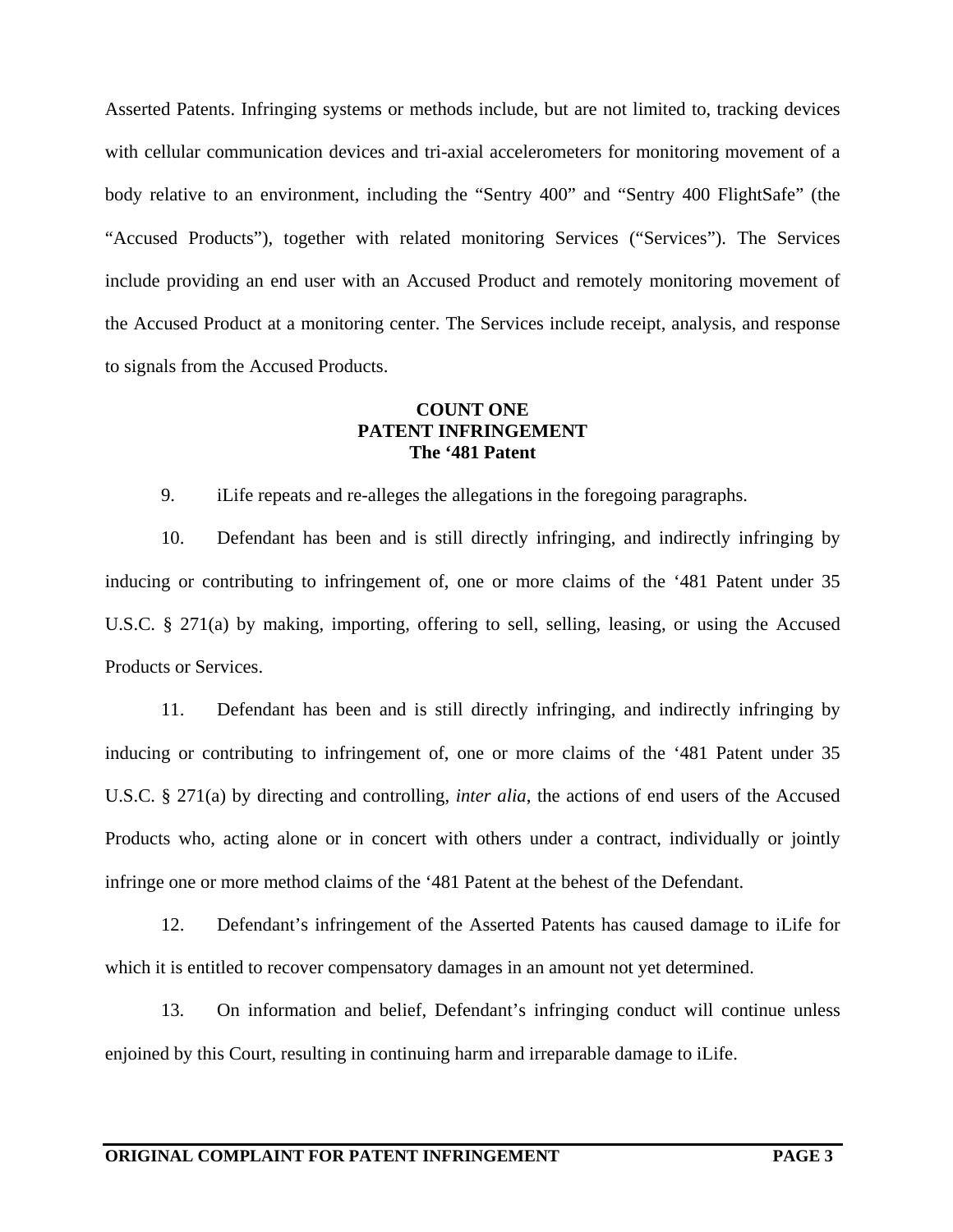#### **COUNT TWO PATENT INFRINGEMENT The '386 Patent**

14. iLife repeats and re-alleges the allegations in the foregoing paragraphs.

15. Defendant has been and is still directly infringing, and indirectly infringing by inducing or contributing to infringement of, one or more claims of the '386 Patent under 35 U.S.C. § 271(a) by making, importing, offering to sell, selling, leasing, or using the Accused Products or Services.

16. Defendant has been and is still directly infringing, and indirectly infringing by inducing or contributing to infringement of, one or more claims of the '386 Patent under 35 U.S.C. § 271(a) by directing and controlling, *inter alia*, the actions of end users of the Accused Products who, acting alone or in concert with others under a contract, individually or jointly infringe one or more method claims of the '386 Patent at the behest of the Defendant.

17. Defendant's infringement of the '386 Patent has caused damage to iLife for which it is entitled to recover compensatory damages in an amount not yet determined.

18. On information and belief, Defendant's infringing conduct will continue unless enjoined by this Court, resulting in continuing harm and irreparable damage to iLife.

#### **COUNT THREE PATENT INFRINGEMENT The '347 Patent**

19. iLife repeats and re-alleges the allegations in the foregoing paragraphs.

20. Defendant has been and is still directly infringing, and indirectly infringing by inducing or contributing to infringement of, one or more claims of the '347 Patent under 35 U.S.C. § 271(a) by making, importing, offering to sell, selling, leasing, or using the Accused Products or Services.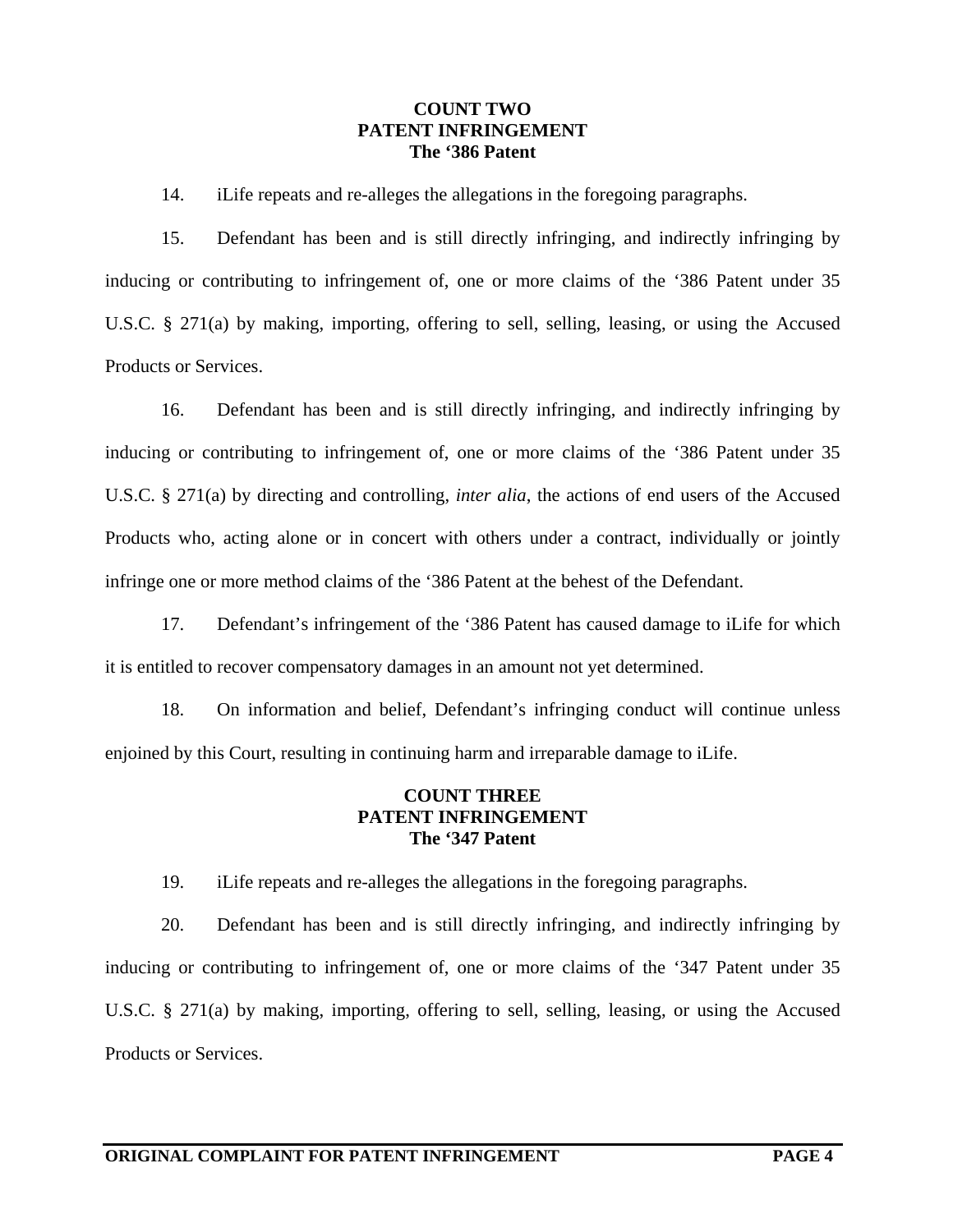21. Defendant has been and is still directly infringing, and indirectly infringing by inducing or contributing to infringement of, one or more claims of the '347 Patent under 35 U.S.C. § 271(a) by directing and controlling, *inter alia*, the actions of end users of the Accused Products who, acting alone or in concert with others under a contract, individually or jointly infringe one or more method claims of the '347 Patent at the behest of the Defendant.

22. Defendant's infringement of the '347 Patent has caused damage to iLife for which it is entitled to recover compensatory damages in an amount not yet determined.

23. On information and belief, Defendant's infringing conduct will continue unless enjoined by this Court, resulting in continuing harm and irreparable damage to iLife.

## **COUNT FOUR PATENT INFRINGEMENT The '939 Patent**

24. iLife repeats and re-alleges the allegations in the foregoing paragraphs.

25. Defendant has been and is still directly infringing, and indirectly infringing by inducing or contributing to infringement of, one or more claims of the '939 Patent under 35 U.S.C. § 271(a) by making, importing, offering to sell, selling, leasing, or using the Accused Products or Services.

26. Defendant has been and is still directly infringing, and indirectly infringing by inducing or contributing to infringement of, one or more claims of the '939 Patent under 35 U.S.C. § 271(a) by directing and controlling, *inter alia*, the actions of end users of the Accused Products who, acting alone or in concert with others under a contract, individually or jointly infringe one or more method claims of the '939 Patent at the behest of the Defendant.

27. Defendant's infringement of the '939 Patent has caused damage to iLife for which it is entitled to recover compensatory damages in an amount not yet determined.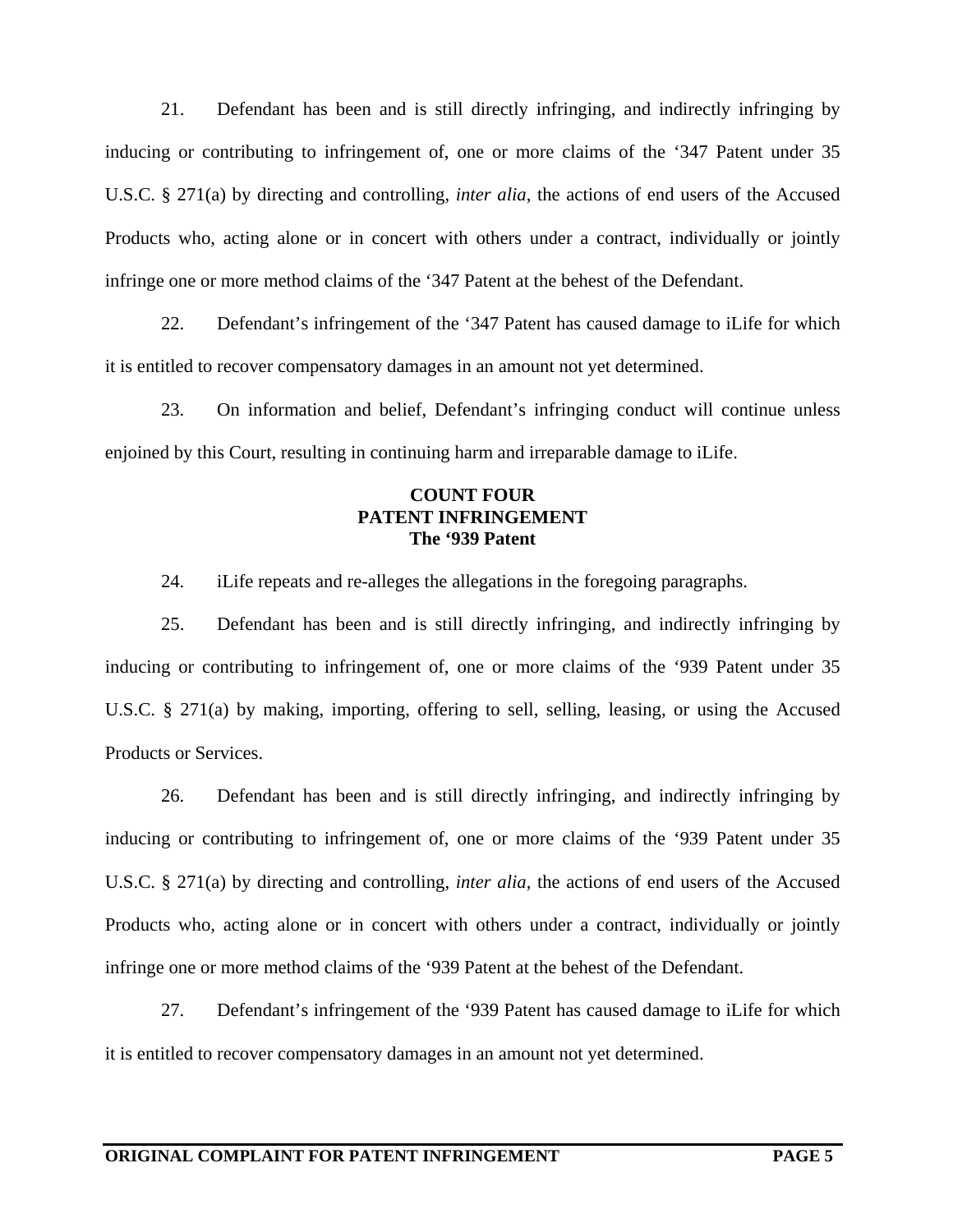28. On information and belief, Defendant's infringing conduct will continue unless enjoined by this Court, resulting in continuing harm and irreparable damage to iLife.

### **COUNT FIVE PATENT INFRINGEMENT The '796 Patent**

29. iLife repeats and re-alleges the allegations in the foregoing paragraphs.

30. Defendant has been and is still directly infringing, and indirectly infringing by inducing or contributing to infringement of, one or more claims of the '796 Patent under 35 U.S.C. § 271(a) by making, importing, offering to sell, selling, leasing, or using the Accused Products or Services.

31. Defendant has been and is still directly infringing, and indirectly infringing by inducing or contributing to infringement of, one or more claims of the '796 Patent under 35 U.S.C. § 271(a) by directing and controlling, *inter alia*, the actions of end users of the Accused Products who, acting alone or in concert with others under a contract, individually or jointly infringe one or more method claims of the '796 Patent at the behest of the Defendant.

32. Defendant's infringement of the '796 Patent has caused damage to iLife for which it is entitled to recover compensatory damages in an amount not yet determined.

33. On information and belief, Defendant's infringing conduct will continue unless enjoined by this Court, resulting in continuing harm and irreparable damage to iLife.

# **COUNT SIX PATENT INFRINGEMENT The '331 Patent**

34. iLife repeats and re-alleges the allegations in the foregoing paragraphs.

35. Defendant has been and is still directly infringing, and indirectly infringing by inducing or contributing to infringement of, one or more claims of the '331 Patent under 35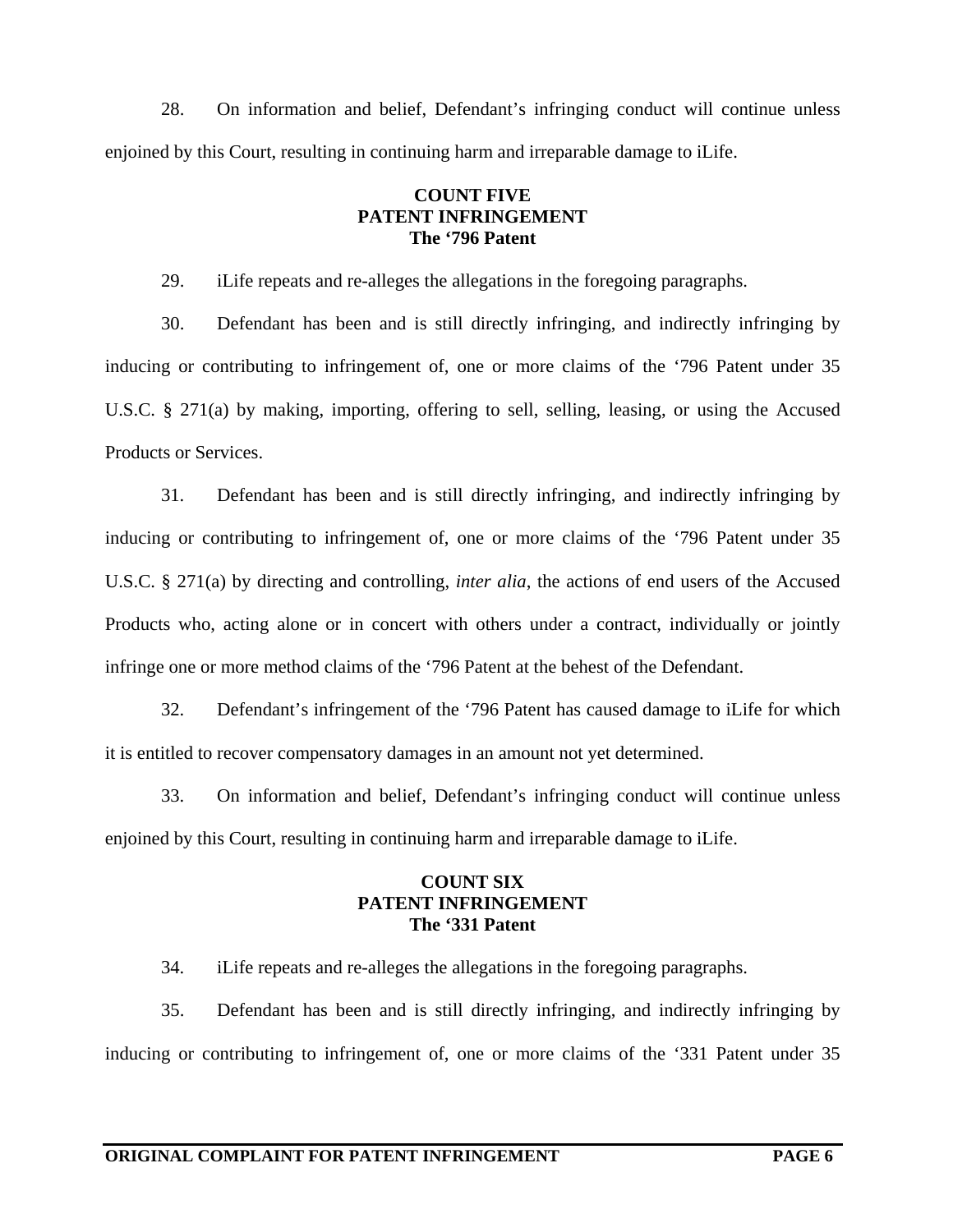U.S.C. § 271(a) by making, importing, offering to sell, selling, leasing, or using the Accused Products or Services.

36. Defendant has been and is still directly infringing, and indirectly infringing by inducing or contributing to infringement of, one or more claims of the '331 Patent under 35 U.S.C. § 271(a) by directing and controlling, *inter alia*, the actions of end users of the Accused Products who, acting alone or in concert with others under a contract, individually or jointly infringe one or more method claims of the '331 Patent at the behest of the Defendant.

37. Defendant's infringement of the '331 Patent has caused damage to iLife for which it is entitled to recover compensatory damages in an amount not yet determined.

38. On information and belief, Defendant's infringing conduct will continue unless enjoined by this Court, resulting in continuing harm and irreparable damage to iLife.

# **COUNT SEVEN PATENT INFRINGEMENT The '461 Patent**

39. iLife repeats and re-alleges the allegations in the foregoing paragraphs.

40. Defendant has been and is still directly infringing, and indirectly infringing by inducing or contributing to infringement of, one or more claims of the '461 Patent under 35 U.S.C. § 271(a) by making, importing, offering to sell, selling, leasing, or using the Accused Products or Services.

41. Defendant has been and is still directly infringing, and indirectly infringing by inducing or contributing to infringement of, one or more claims of the '461 Patent under 35 U.S.C. § 271(a) by directing and controlling, *inter alia*, the actions of end users of the Accused Products who, acting alone or in concert with others under a contract, individually or jointly infringe one or more method claims of the '461 Patent at the behest of the Defendant.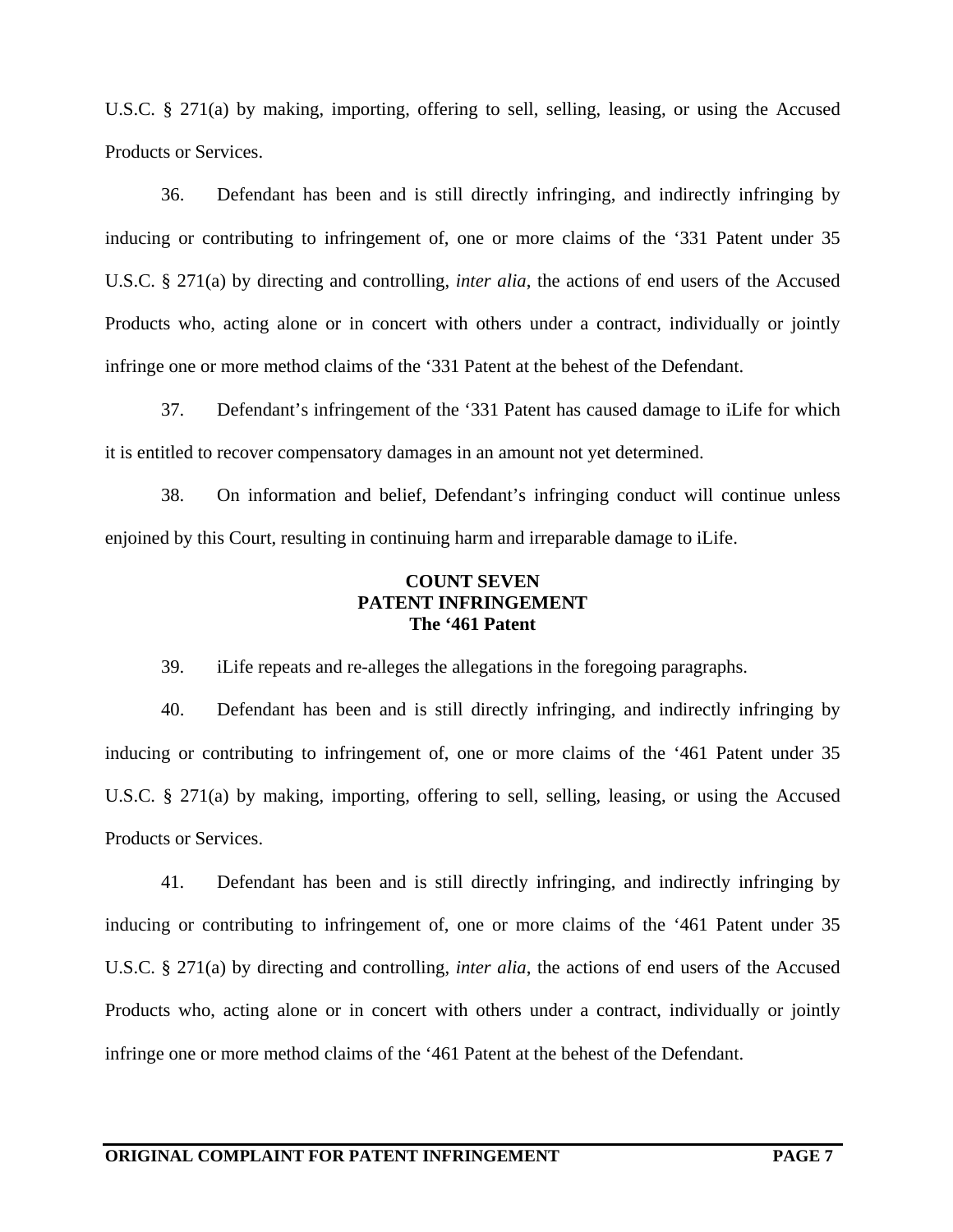42. Defendant's infringement of the '461 Patent has caused damage to iLife for which it is entitled to recover compensatory damages in an amount not yet determined.

43. On information and belief, Defendant's infringing conduct will continue unless enjoined by this Court, resulting in continuing harm and irreparable damage to iLife.

## **DEMAND FOR JURY TRIAL**

44. iLife demands that all issues be determined by jury.

### **PRAYER FOR RELIEF**

WHEREFORE, Plaintiff iLife Technologies, Inc. respectfully requests that:

1. The Court enter judgment that Defendant has infringed the Asserted Patents;

2. Defendant be ordered to pay iLife its damages under 35 U.S.C. § 284 for infringement of the Asserted Patents;

3. Defendant be ordered to pay iLife pre-judgment and post-judgment interest to the full extent allowed under the law, as well as its costs;

4. Defendant and its agents, servants, and employees, and all those in privity with Defendant or in active convert and participation with Defendant, be permanently enjoined from further infringement of the Asserted Patents; and

5. The Court grant iLife such other and further relief as the Court deems just and equitable.